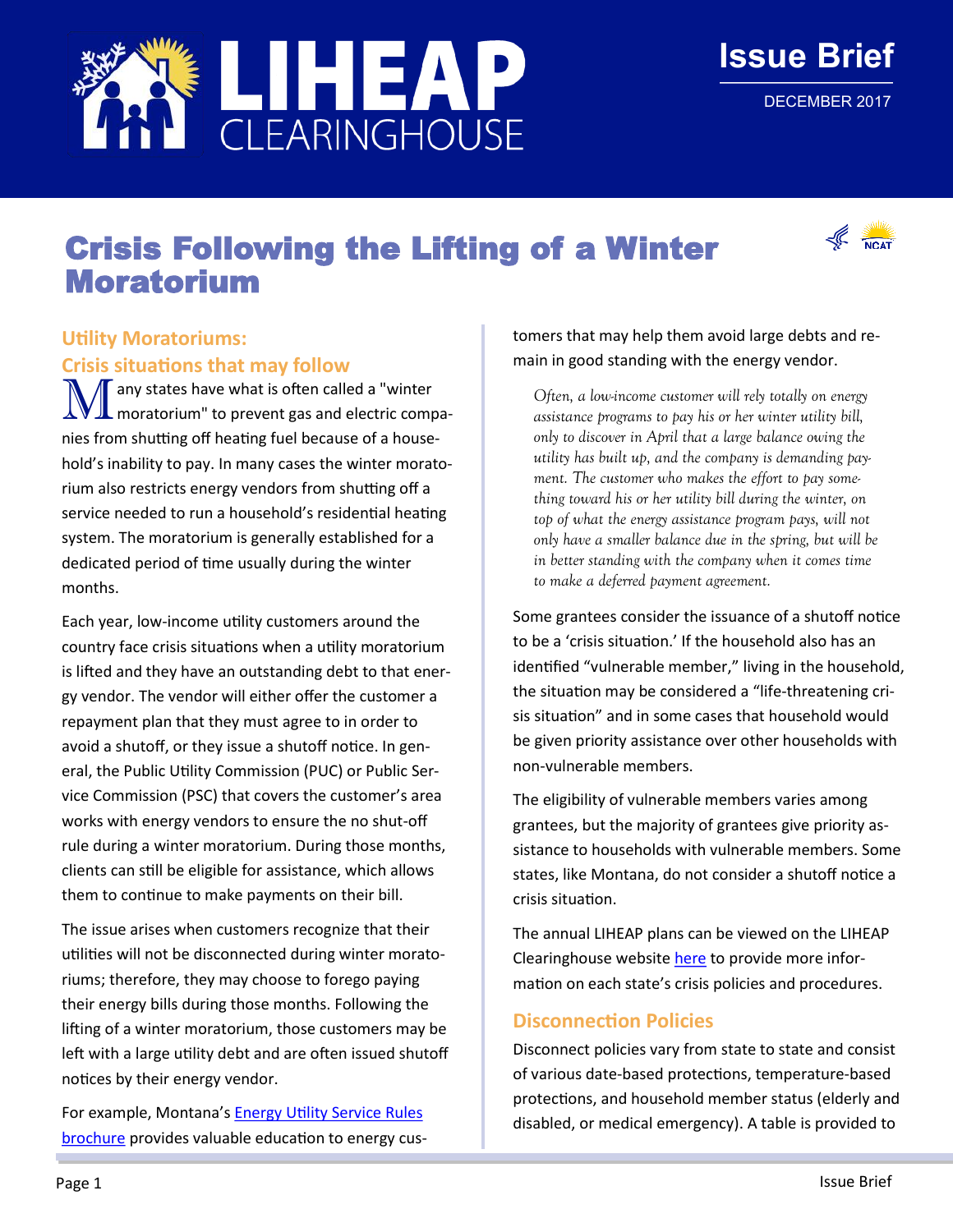#### show comparisons of states with different policies.

protection but no date-based protection. The tempera-



## **State Disconnection Policies**

Source: LIHEAP Clearinghouse 2017

In general, municipal utilities and rural electric cooperatives are not regulated and the policies do not apply to them. Check with your Public Utility Commission (PUC) or Public Service Commission (PSC) to see if the state policy applies to your utility and read the customer FAQs or bill of rights for more information. These websites are listed on the disconnection policies page on the LIHEAP Clearinghouse [website.](https://liheapch.acf.hhs.gov/disconnect)

#### **Examples**

States can have either a date-based protection period or a temperature-based protection period. Some state policies rely on both. The following shows an example of temperature-based disconnection details from Arkansas's disconnection policy. It also shows that a customer will avoid disconnection if they agree to a deferred or extended payment agreement with their vendor:

*Gas and electric service cannot be disconnected if forecast predicts a temperature of 32 or lower during the next 24 hours. No disconnect for elderly or disabled when temperature is >95, or medical emergency. No disconnect if customer agrees to deferred or extended payment agreement.*

Other states, such as Texas, have a temperature-based

ture protection for Texas is below 32 degrees Fahrenheit or during a heat advisory for all residential customers. [The](https://www.puc.texas.gov/consumer/complaint/Rights.aspx)  [Public Utility Commission of](https://www.puc.texas.gov/consumer/complaint/Rights.aspx)  [Texas](https://www.puc.texas.gov/consumer/complaint/Rights.aspx) states that disconnection of service may not be authorized if, "you have established with the REP that you or another resident on the premises has a critical medical condition and will become seriously ill or more seriously ill if there is a disconnection of

service."—so there are also specific protections in place for households with identified vulnerable members.

Other factors that may be considered in some states are full-time active military service during a time of declared war or national emergency (Michigan) or customers who can prove "extreme financial difficulty," (Mississippi).

In some states, like Utah, the Home Energy Assistance [Target](https://jobs.utah.gov/housing/seal/heat.html) (HEAT) Program requires applicants to meet specific criteria in order to receive a winter moratorium protection. Eligibility for Utah's program includes having a "good faith," effort to pay the utility bill consistently during the moratorium. So, under these circumstances, it is possible that a large debt following the moratorium will be prevented thus avoiding the possibility of a crisis situation emerging after the moratorium.

# **Protocols Following the Lifting of a Winter Moratorium**

Depending on what the vendor decides to do with a client's account following the lifting of the winter moratorium, the client may require LIHEAP assistance. The energy vendor will determine if it will offer the custom